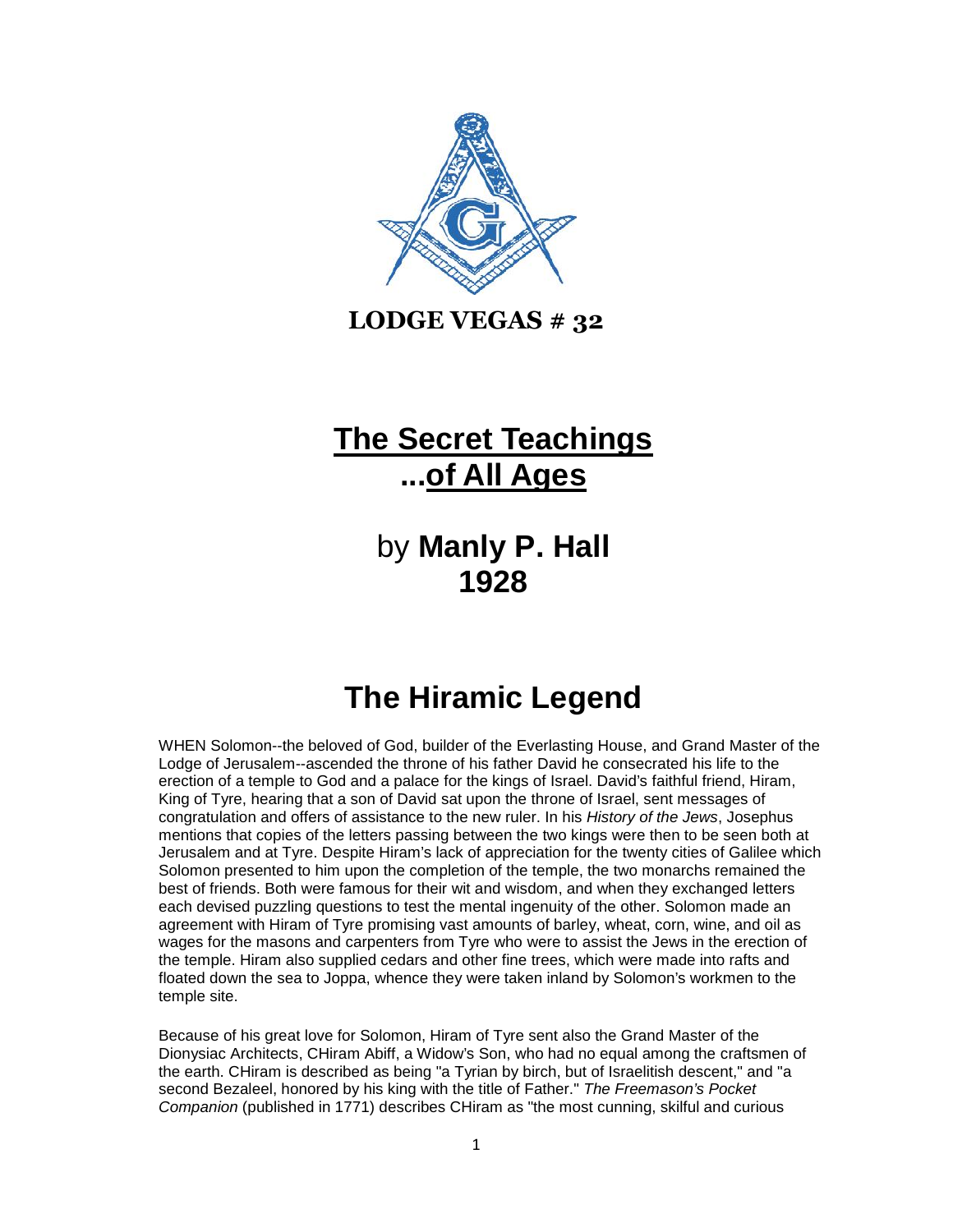workman that ever lived, whose abilities were not confined to building alone, but extended to all kinds of work, whether in gold, silver, brass or iron; whether in linen, tapestry, or embroidery; whether considered as an architect, statuary [*sic*]; founder or designer, separately or together, he equally excelled. From his designs, and under his direction, all the rich and splendid furniture of the Temple and its several appendages were begun, carried on, and finished. Solomon appointed him, in his absence, to fill the chair, as Deputy Grand-Master; and in his presence, Senior Grand-Warden, Master of work, and general overseer of all artists, as well those whom David had formerly procured from Tyre and Sidon, as those Hiram should now send." (Modem Masonic writers differ as to the accuracy of the last sentence.)

Although an immense amount of labor was involved in its construction, Solomon's Temple--in the words of George Oliver--"was only a small building and very inferior in point of size to some of our churches." The number of buildings contiguous to it and the vast treasure of gold and precious stones used in its construction concentrated a great amount of wealth within the temple area. In the midst of the temple stood the Holy of Holies, sometimes called the Oracle. It was an exact cube, each dimension being twenty cubits, and exemplified the influence of Egyptian symbolism. The buildings of the temple group were ornamented with 1,453 columns of Parian marble, magnificently sculptured, and 2,906 pilasters decorated with capitals. There was a broad porch facing the east, and the *sanctum sanctorum* was upon the west. According to tradition, the various buildings and courtyards could hold in all 300,000 persons. Both the Sanctuary and the Holy of Holies were entirely lined with solid gold plates encrusted with jewels.

King Solomon began the building of the temple in the fourth year of his reign on what would be, according to modern calculation, the 21st day of April, and finished it in the eleventh year of his reign on the 23rd day of October. The temple was begun in the 480th year after the children of Israel had passed the Red Sea. Part of the labor of construction included the building of an artificial foundation on the brow of Mount Moriah. The stones for the temple were hoisted from quarries directly beneath Mount Moriah and were trued before being brought to the surface. The brass and golden ornaments for the temple were cast in molds in the clay ground between Succoth and Zeredatha, and the wooden parts were all finished before they reached the temple site. The building was put together, consequently, without sound and without instruments, all its parts fitting exactly "without the hammer of contention, the axe of division, or any tool of mischief."

Anderson's much-discussed *Constitutions of the Free-Masons*, published in London in 1723, and reprinted by Benjamin Franklin in Philadelphia in 1734, thus describes the division of the laborers engaged in the building of the Everlasting House:

"But Dagon's Temple, and the finest structures of Tyre and Sidon, could not be compared with the Eternal God's Temple at Jerusalem, \* \* \* there were employed about it no less than 3,600 Princes, or Master-Masons, to conduct the work according to Solomon's directions, with 80,000 hewers of stone in the mountain, or Fellow Craftsmen, and 70,000 labourers, in all 153,600 besides the levy under Adoniram to work in the mountains of Lebanon by turns with the Sidonians, viz., 30,000, being in all 183,600."

Daniel Sickels gives 3,300 overseers, instead of 3,600, and lists the three Grand Masters separately. The same author estimates the cost of the temple at nearly four thousand millions of dollars.

The Masonic legend of the building of Solomon's Temple does not in every particular parallel the Scriptural version, especially in those portions relating to CHiram Abiff. According to the Biblical account, this Master workman returned to his own country; in the Masonic allegory he is foully murdered. On this point A. E. Waite, in his *New Encyclopædia of Freemasonry*, makes the following explanatory comment: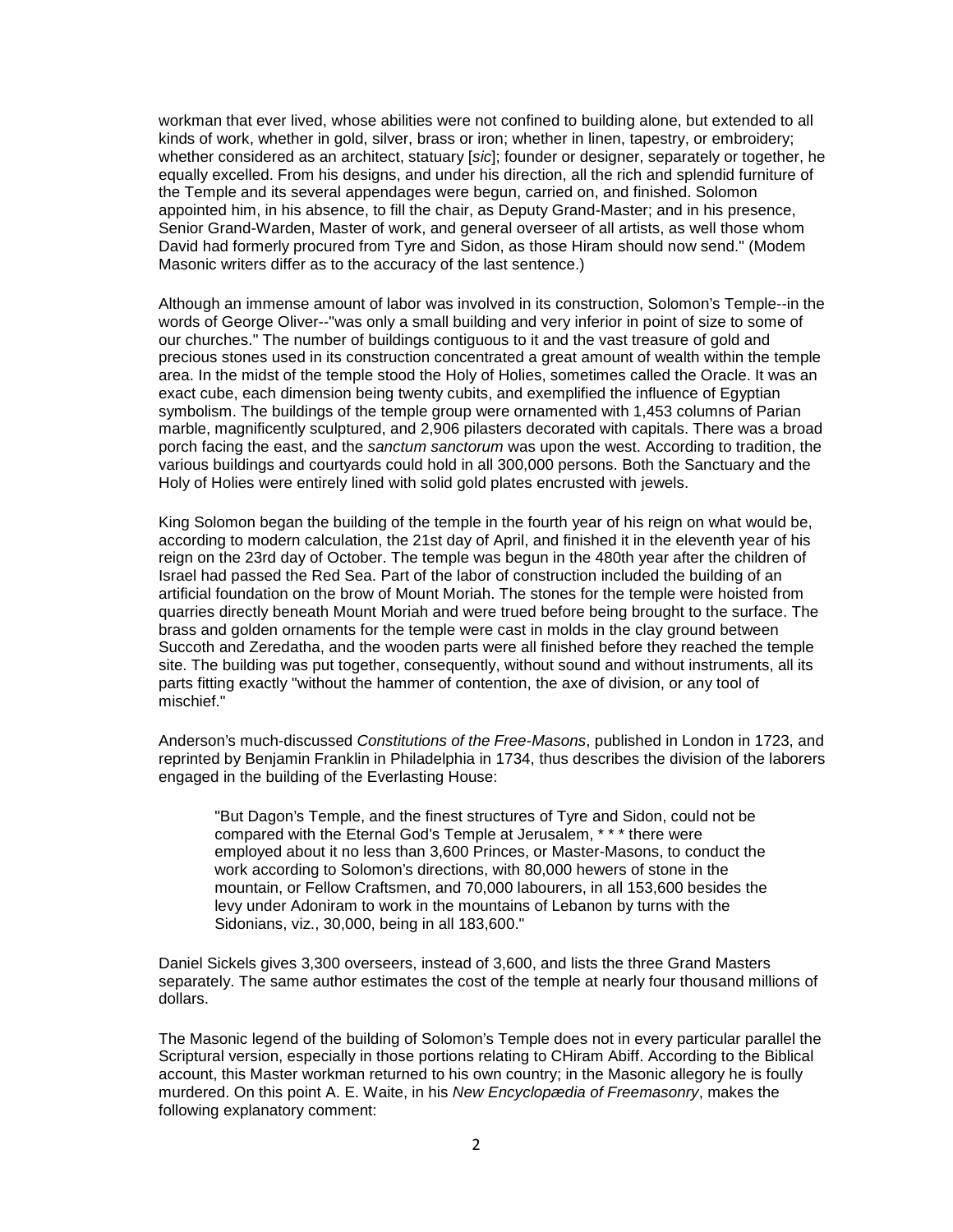"The legend of the Master-Builder is the great allegory of Masonry. It happens that his figurative story is grounded on the fact of a personality mentioned in Holy Scripture, but this historical background is of the accidents and not the essence; the significance is in the allegory and not in any point of history which may lie behind it."

CHiram, as Master of the Builders, divided his workmen into three groups, which were termed *Entered Apprentices*, *Fellow-Craftsmen*, and *Master Masons*. To each division he gave certain



## A MASONIC APRON WITH SYMBOLIC FIGURES.

From an early hand-painted Masonic apron.

**While the mystic symbolism of Freemasonry decrees that the apron shall be a simple square of white lambskin with appropriate flap, Masonic aprons are frequently decorated with curious and impressive figures. "When silk cotton, or linen is worn," writes Albert Pike, "the symbolism is lost. Nor is one clothed who blots, defaces, and desecrates the white surface with ornamentation, figuring, or colors of any kind." (See** *Symbolism***.)**

**To Mars, the ancient plane of cosmic energy, the Atlantean and Chaldean "star gazers" assigned Aries as a diurnal throne and Scorpio as a nocturnal throne. Those not raised to spiritual life by initiation are described as "dead from the sting of a scorpion," for they wander in the night side of divine power. Through the mystery of the Paschal Lamb, or the attainment of the Golden Fleece, these soul are raised into the constructive day Power of Mars in Aries--the symbol of the Creator.**

**When worn over the area related to the animal passions, the pure lambskin signifies the regeneration of the procreative forces and their consecration to the service of the Deity. The size of the apron, exclusive of the flap, makes it the symbol of salvation, for the Mysteries declare that it must consist of 144 square inches.**

**The apron shown above contains a wealth of symbolism: the beehive, emblematic of the Masonic lodge itself, the trowel, the mallet, and the trestleboad; the rough and trued ashlars; the pyramids and hills of Lebanon; the pillars, the Temple, and checkerboard floor; and the blazing star and tools of the Craft. The center of the apron is occupied by the compass**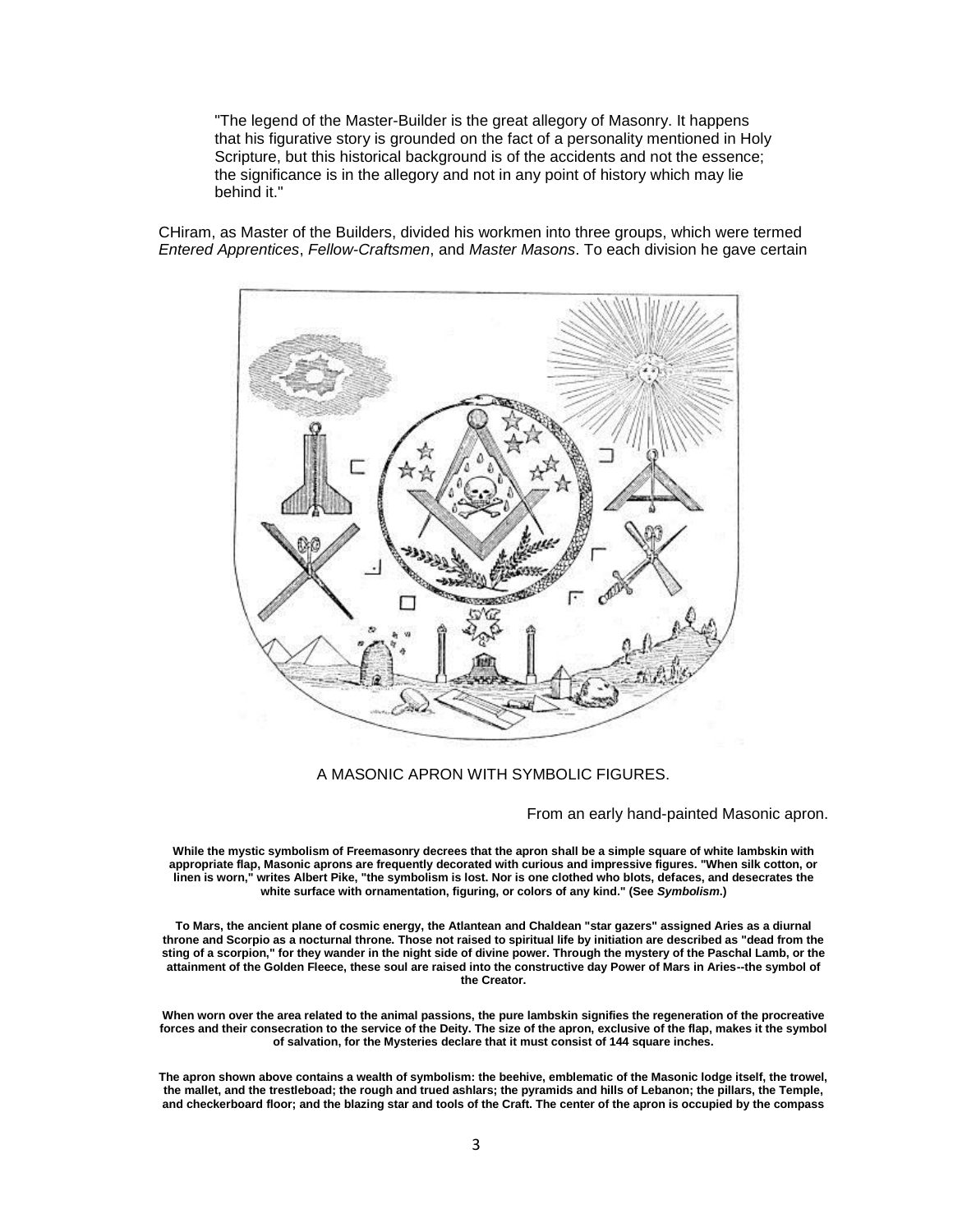**and square, representative of the Macrocosm an the microcosm, and the alternately black and white serpent of astral light. Below is an acacia branch with seven sprigs, signifying the life Centers of the superior and the inferior man. The skull and cross bones are a continual reminder that the spiritual nature attains liberation only after the philosophical death of man's sensuous personality.**

passwords and signs by which their respective excellence could be quickly determined. While all were classified according to their merits some were dissatisfied, for they desired a more exalted position than they were capable of filling. At last three Fellow-Craftsmen, more daring than their companions, determined to force CHiram to reveal to them the password of the Master's degree. Knowing that CHiram always went into the unfinished *sanctum sanctorum* at high noon to pray, these *ruffians*--whose names were Jubela, Jubelo, and Jubelum--lay in wait for him, one at each of the main gates of the temple. CHiram, about to leave the temple by the south gate, was suddenly confronted by Jubela armed with a twenty-four-inch gauge. Upon CHiram's refusal to reveal the Master's *Word*, the ruffian struck him on the throat with the rule, and the wounded Master then hastened to the west gate, where Jubelo, armed with a square, awaited him and made a similar demand. Again CHiram was silent, and the second assassin struck him on the breast with the square. CHiram thereupon staggered to the east gate, only to be met there by Jubelum armed with a maul. When CHiram, refused him the Master's Word, Jubelum struck the Master between the eyes with the mallet and CHiram fell dead.

The body of CHiram was buried by the murderers over the brow of Mount Moriah and a sprig of acacia placed upon the grave. The murderers then sought to escape punishment for their crime by embarking for Ethiopia, but the port was closed. All three were finally captured, and after admitting their guilt were duly executed. Parties of three were then sent out by King Solomon, and one of these groups discovered the newly made grave marked by the evergreen sprig. After the Entered Apprentices and the Fellow-Craftsmen had failed to resurrect their Master from the dead he was finally *raised* by the Master Mason with the "strong grip of a Lion's Paw."

To the initiated Builder the name *CHiram Abiff* signifies "My Father, the Universal Spirit, one in essence, three in aspect." Thus the murdered Master is a type of the Cosmic Martyr--the crucified Spirit of Good, the *dying god*--whose Mystery is celebrated throughout the world. Among the manuscripts of Dr. Sigismund Bastrom, the initiated Rosicrucian, appears the following extract from von Welling concerning the true philosophic nature of the Masonic CHiram:

"The original word , CHiram, is a radical word consisting of three consonants and i. e. *Cheth, Resh* and *Mem.* (1) , *Cheth, signifies Chamah, the Sun's* light, i. e. the *Universal*, *invisible*, *cold fire of Nature* attracted by the Sun, manifested into *light* and sent down to us and to every planetary body belonging to the solar system. (2) , *Resh*, signifies Ruach, i. e. Spirit, air, wind, as being the Vehicle which conveys and collects the light into numberless Foci, wherein the solar rays of light are agitated by a circular motion and manifested in *Heat* and *burning Fire.* (3) , or *Mem*, signifies *majim*, water, *humidity*, but rather the *mother of water*, i. e. Radical Humidity or a particular kind of condensed air. These three constitute the Universal Agent or fire of Nature in one word, Fig. CHiram, not Hiram."

Albert Pike mentions several forms of the name *CHiram*: *Khirm*, *Khurm*, and *Khur-Om*, the latter ending in the sacred Hindu monosyllable *OM*, which may also be extracted from the names of the three murderers. Pike further relates the three ruffians to a triad of stars in the constellation of Libra and also calls attention to the fact that the Chaldean god Bal--metamorphosed into a demon by the Jews--appears in the name of each of the murderers, Ju*bel*a, Ju*bel*o, and Ju*bel*um. To interpret the Hiramic legend requires familiarity with both the Pythagorean and Qabbalistic systems of numbers and letters, and also the philosophic and astronomic cycles of the Egyptians, Chaldeans, and Brahmins. For example, consider the number 33. The first temple of Solomon stood for thirty-three years in its pristine splendor. At the end of that time it was pillaged by the Egyptian King Shishak, and finally (588 B.C.) it was completely destroyed by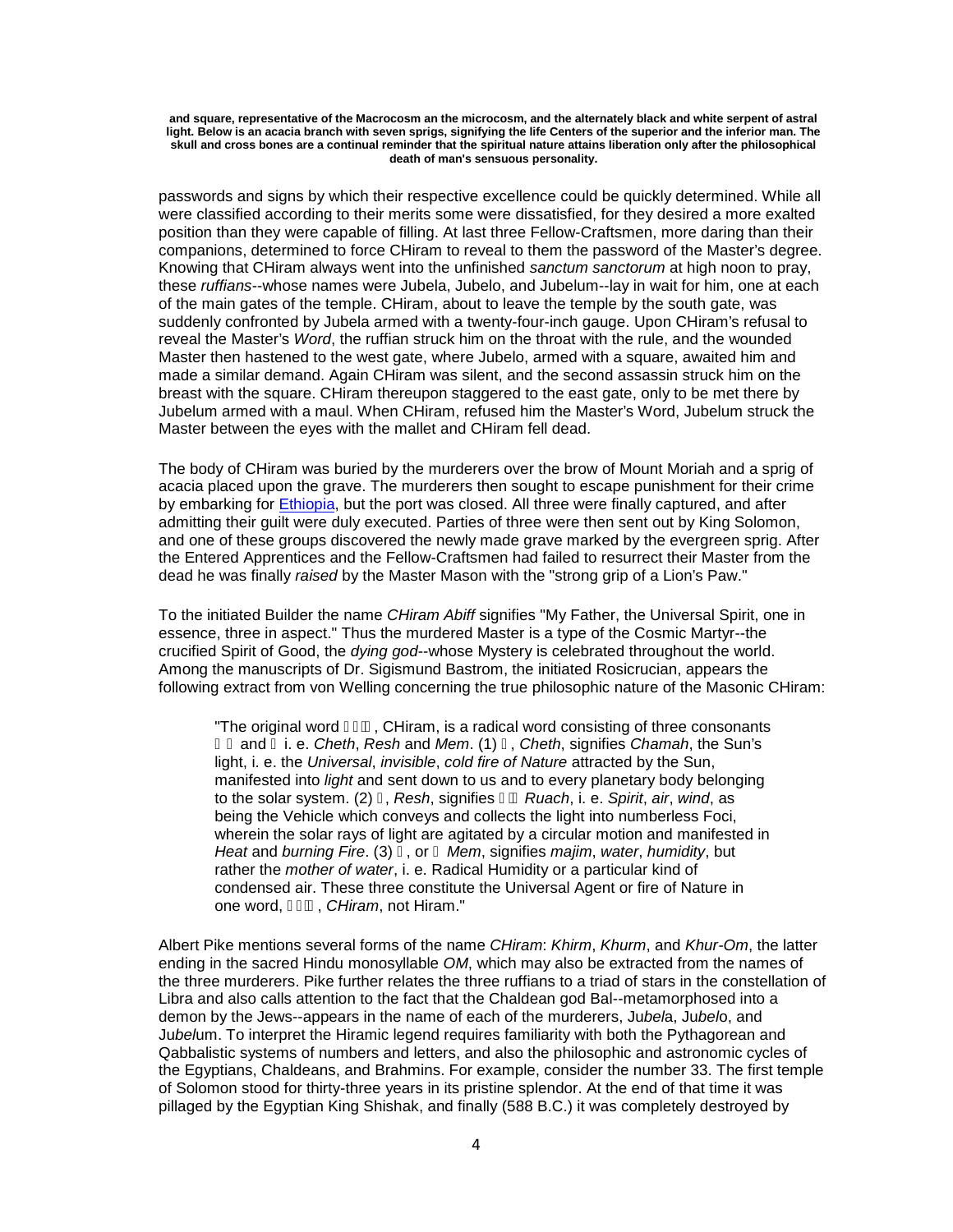Nebuchadnezzar and the people of Jerusalem were led into captivity to Babylon. (See *General History of Freemasonry*, by Robert Macoy.) Also King David ruled for thirty-three years in Jerusalem; the Masonic Order is divided into thirty-three symbolic degrees; there are thirty-three segments in the human spinal column; and Jesus was crucified in the thirty-third year of His life.

The efforts made to discover the origin of the Hiramic legend show that, while the legend in its present form is comparatively modem, its underlying principles run back to remotest antiquity. It is generally admitted by modem Masonic scholars that the story of the martyred CHiram is based upon the Egyptian rites of Osiris, whose death and resurrection figuratively portrayed the spiritual death of man and his regeneration through initiation into the Mysteries. CHiram is also identified with Hermes through the inscription on the Emerald Table. From these associations it is evident that CHiram is to be considered as a prototype of humanity; in fact he is Plato's *Idea* (archetype) of man. As Adam after the Fall symbolizes the Idea of human degeneration, so CHiram through his resurrection symbolizes the Idea of human regeneration.

On the 19th day of March, 1314, Jacques de Molay, the last Grand Master of the Knights Templars, was burned on a pyre erected upon that point of the islet of the Seine, at Paris, where afterwards was erected the statue of King Henry IV. (See *The Indian Religions*, by Hargrave Jennings.)

"It is mentioned as a tradition in some of the accounts of the burning," writes Jennings, "that Molay, ere he expired, summoned Clement, the Pope who had pronounced the bull of abolition against the Order and had condemned the Grand Master to the flames, to appear, within forty days, before the Supreme Eternal judge, and Philip [the king] to the same awful tribunal within the space of a year. Both predictions were fulfilled."

The close relationship between Freemasonry and the original Knights Templars has caused the story of CHiram to be linked with the martyrdom of Jacques de Molay. According to this interpretation, the three *ruffians* who cruelly slew their Master at the gates of the temple because he refused to reveal the secrets of his Order represent the Pope, the king, and the executioners. De Molay died maintaining his innocence and refusing to disclose the philosophical and magical arcana of the Templars.

Those who have sought to identify CHiram with the murdered King Charles the First conceive the Hiramic legend to have been invented for that purpose by Elias Ashmole, a mystical philosopher, who was probably a member of the Rosicrucian Fraternity. Charles was dethroned in 1647 and died on the block in 1649, leaving the Royalist party leaderless. An attempt has been made to relate the term "the Sons of the Widow" (an appellation frequently applied to members of the Masonic Order) to this incident in English history, for by the murder of her king England became a *Widow* and all Englishmen *Widow's Sons*.

To the mystic Christian Mason, CHiram. represents the Christ who in three days (degrees) *raised* the temple of His body from its earthly sepulcher. His three murderers were Cæsar's agent (the state), the Sanhedrin (the church), and the incited populace (the mob). Thus considered, CHiram becomes the higher nature of man and the murderers are ignorance, superstition, and fear. The indwelling Christ can give expression to Himself in this world only through man's thoughts, feelings, and actions. Right thinking, right feeling, and right action--these are three gates through which the Christ power passes into the material world, there to labor in the erection of the Temple of Universal Brotherhood. Ignorance, superstition, and fear are three ruffians through whose agencies the Spirit of Good is murdered and a false kingdom, controlled by wrong thinking, wrong feeling, and wrong action, established in its stead. In the material universe evil appears ever victorious.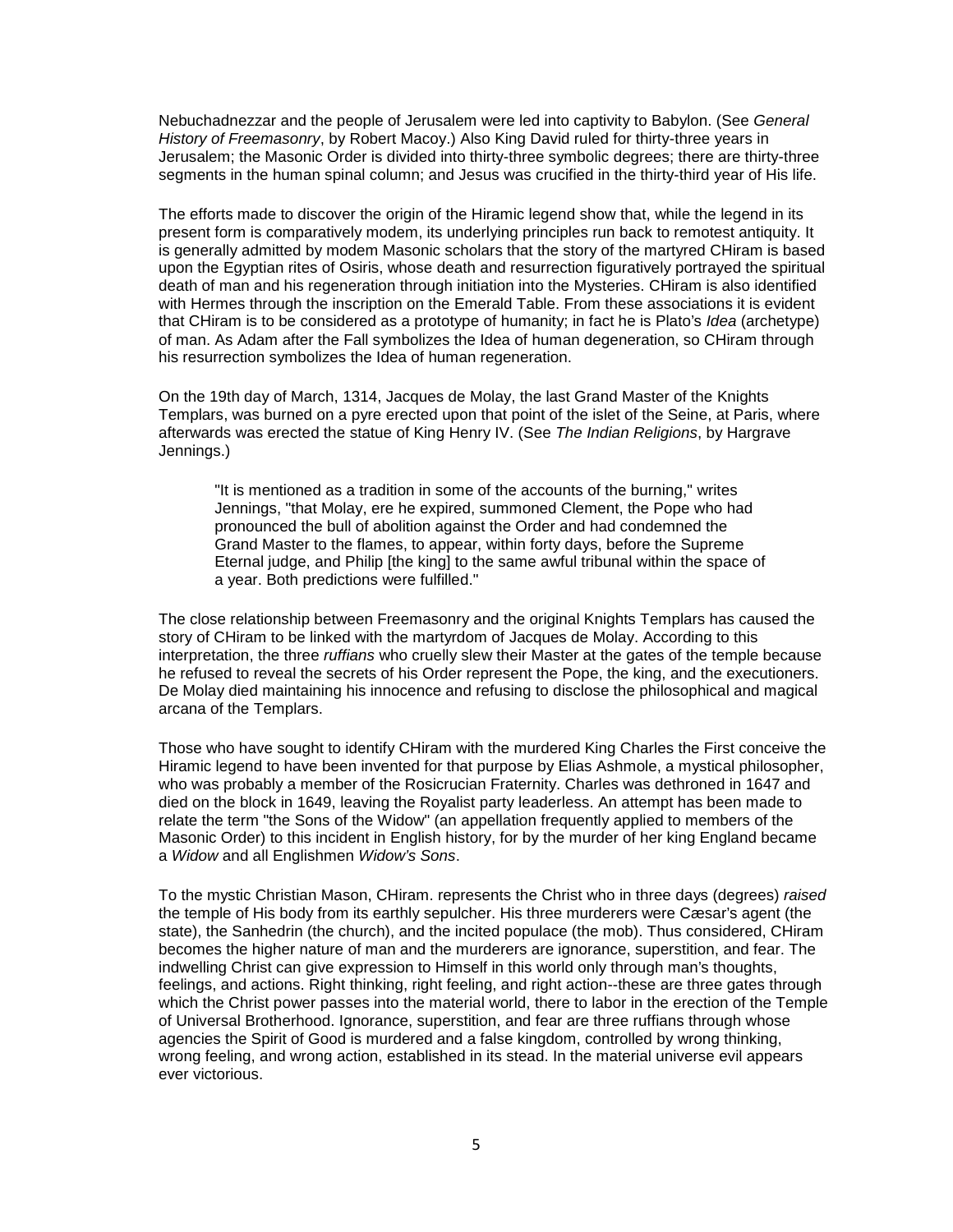"In this sense," writes Daniel Sickels, "the myth of the Tyrian is perpetually repeated in the history of human affairs. Orpheus was murdered, and his body thrown into the Hebrus; Socrates was made to drink the hemlock; and, in all ages, we have seen Evil temporarily triumphant, and Virtue and Truth calumniated, persecuted, crucified, and slain. But Eternal justice marches surely and swiftly through the world: the Typhons, the children of darkness, the plotters of crime, all the infinitely varied forms of evil, are swept into oblivion; and Truth and Virtue--for a time laid low--come forth, clothed with diviner majesty, and crowned with everlasting glory!" (See *General Ahiman Rezon*.)

If, as there is ample reason to suspect, the modern Freemasonic Order was profoundly influenced by, if it is not an actual outgrowth of, Francis Bacon's secret society, its symbolism is undoubtedly permeated with Bacon's two great ideals: universal education and universal democracy. The deadly enemies of universal education are ignorance, superstition, and fear, by which the human soul is held in bondage to the lowest part of its own constitution. The arrant enemies of universal democracy have ever been the crown, the tiara, and the torch. Thus CHiram symbolizes that ideal state of spiritual, intellectual, and physical emancipation which has ever been sacrificed upon the altar of human selfishness. CHiram is the Beautifier of the Eternal House. Modern utilitarianism, however, sacrifices the beautiful for the practical, in the same breath declaring the obvious lie that selfishness, hatred, and discord are practical.

Dr. Orville Ward Owen found a considerable part of the first



THE EMBLEMATIC HAND OF THE MYSTERIES.

From Montfaucon's *Antiquities*.

**A hand covered with numerous symbols was extended to the neophytes when they entered into the Temple of Wisdom. An understanding of the embossed upon the surface of the hand brought with it Divine power and regeneration Therefore, by means of these symbolic hands the candidate was said to be raised from the dead.**

thirty-two degrees of Freemasonic ritualism hidden in the text of the First Shakespeare Folio. Masonic emblems are to be observed also upon the title pages of nearly every book published by Bacon. Sir Francis Bacon considered himself as a living sacrifice upon the altar of human need; he was obviously *cut down* in the midst of his labors, and no student of his *New Atlantis* can fail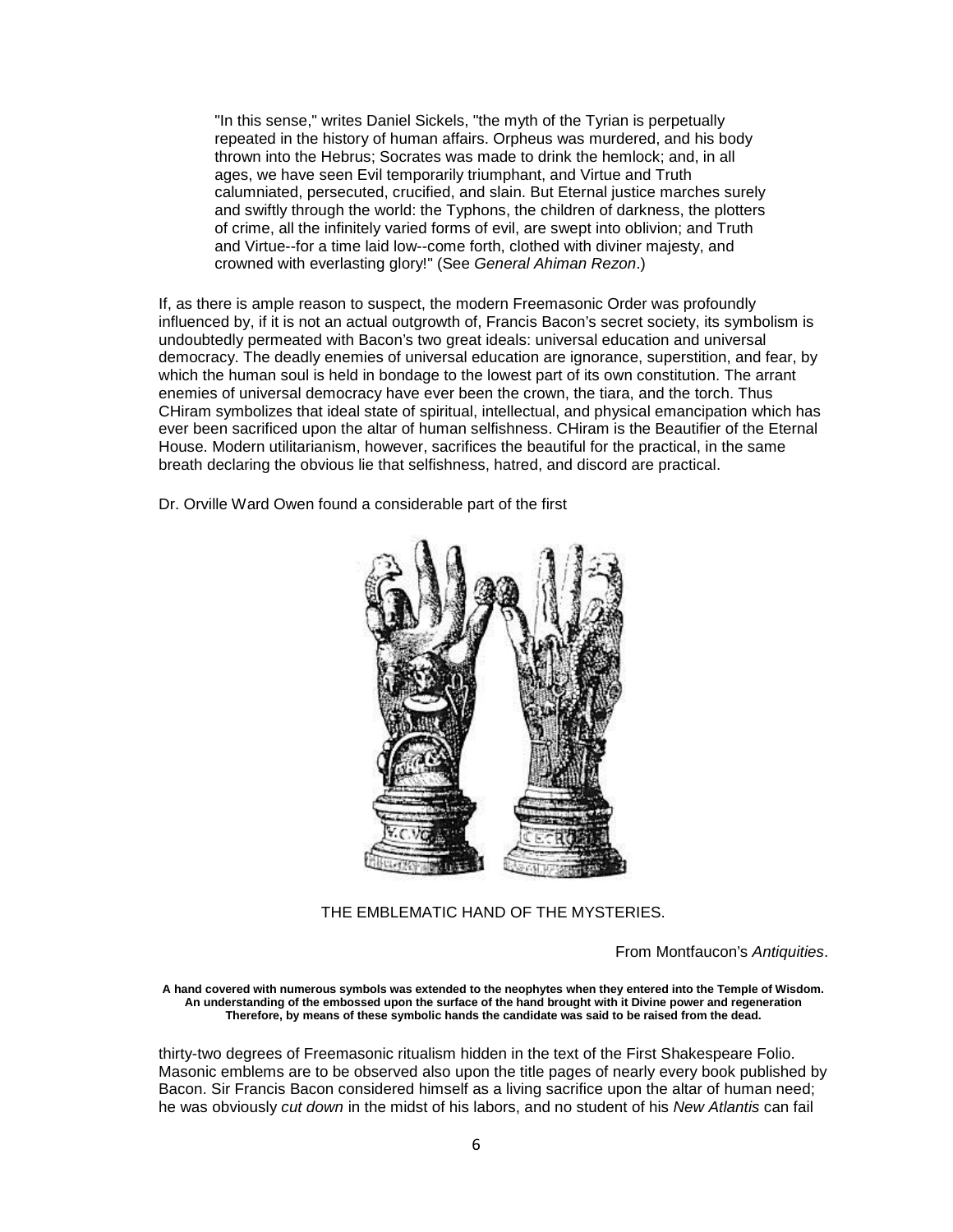to recognize the Masonic symbolism contained therein. According to the observations of Joseph Fort Newton, the Temple of Solomon described by Bacon in that utopian romance was not a house at all but the name of an ideal state. Is it not true that the Temple of Freemasonry is also emblematic of a condition of society? While, as before stated, the principles of the Hiramic legend are of the greatest antiquity, it is not impossible that its present form may be based upon incidents in the life of Lord Bacon, who passed through the philosophic death and was *raised* in Germany.

In an old manuscript appears the statement that the Freemasonic Order was formed by alchemists and Hermetic philosophers who had banded themselves together to protect their secrets against the infamous methods used by avaricious persons to wring from them the secret of gold-making. The fact that the Hiramic legend contains an alchemical formula gives credence to this story. Thus the building of Solomon's Temple represents the consummation of the *magnum opus*, which cannot be realized without the assistance of CHiram, the Universal Agent. The Masonic Mysteries teach the initiate how to prepare within his own soul a miraculous *powder of projection* by which it is possible for him to transmute the base lump of human ignorance, perversion, and discord into an ingot of spiritual and philosophic gold.

Sufficient similarity exists between the Masonic CHiram and the *Kundalini* of Hindu mysticism to warrant the assumption that CHiram may be considered a symbol also of the Spirit Fire moving through the sixth ventricle of the spinal column. The exact science of human regeneration is the Lost Key of Masonry, for when the Spirit Fire is *lifted up* through the thirty-three degrees, or segments of the spinal column, and enters into the domed chamber of the human skull, it finally passes into the pituitary body (Isis), where it invokes Ra (the pineal gland) and demands the Sacred Name. Operative Masonry, in the fullest meaning of that term, signifies the process by which the Eye of Horus is opened. E. A. Wallis Budge has noted that in some of the papyri illustrating the entrance of the souls of the dead into the judgment hall of Osiris the deceased person has a pine cone attached to the crown of his head. The Greek mystics also carried a symbolic staff, the upper end being in the form of a pine cone, which was called the *thyrsus* of Bacchus. In the human brain there is a tiny gland called the pineal body, which is the sacred eye of the ancients, and corresponds to the third eye of the Cyclops. Little is known concerning the function of the pineal body, which Descartes suggested (more wisely than he knew) might be the abode of the spirit of man. As its name signifies, the pineal gland is the sacred pine cone in man- -the *eye single*, which cannot be opened until CHiram (the Spirit Fire) is *raised* through the sacred seals which are called the Seven Churches in Asia.

There is an Oriental painting which shows three sun bursts. One sunburst covers the head, in the midst of which sits Brahma with four heads, his body a mysterious dark color. The second sunburst--which covers the heart, solar plexus, and upper abdominal region--shows Vishnu sitting in the blossom of the lotus on a couch formed of the coils of the serpent of cosmic motion, its seven-hooded head forming a canopy over the god. The third sunburst is over the generative system, in the midst of which sits Shiva, his body a grayish white and the Ganges River flowing out of the crown of his head. This painting was the work of a Hindu mystic who spent many years subtly concealing great philosophical principles within these figures. The Christian legends could be related also to the human body by the same method as the Oriental, for the arcane meanings hidden in the teachings of both schools are identical.

As applied to Masonry, the three sunbursts represent the gates of the temple at which CHiram was struck, there being no gate in the north because the sun never shines from the northern angle of the heavens. The north is the symbol of the physical because of its relation to ice (crystallized water) and to the body (crystallized spirit). In man the light shines toward the north but never from it, because the body has no light of its own but shines with the reflected glory of the divine life-particles concealed within physical substance. For this reason the moon is accepted as the symbol of man's physical nature. CHiram is the mysterious fiery, airy water which must be raised through the three grand centers symbolized by the ladder with three rungs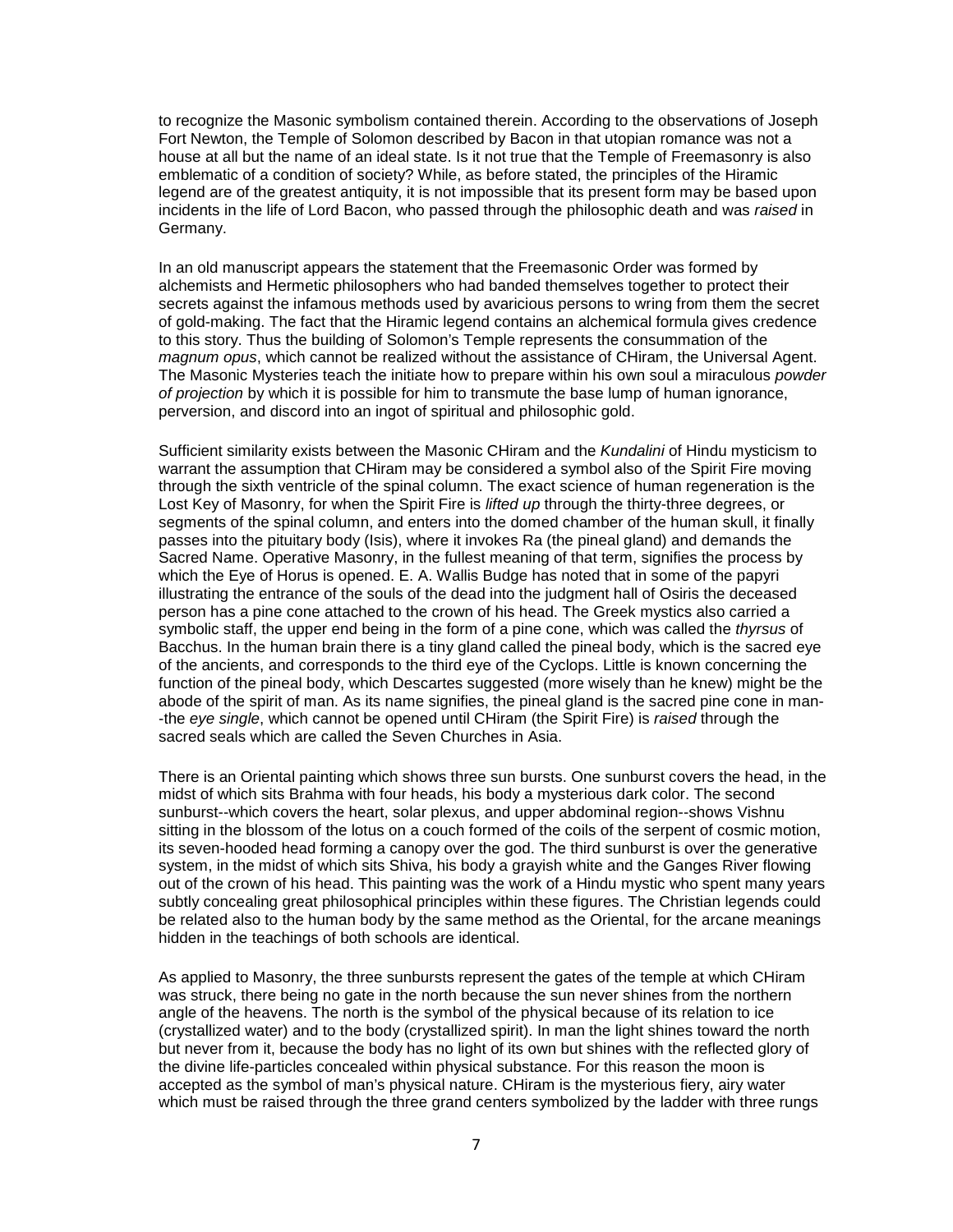and the sunburst flowers mentioned in the description of the Hindu painting. It must also pass upward by means of the ladder of seven rungs-the seven plexuses proximate to the spine. The nine segments of the sacrum and coccyx are pierced by ten foramina, through which pass the roots of the Tree of Life. Nine is the sacred number of man, and in the symbolism of the sacrum and coccyx a great mystery is concealed. That part of the body from the kidneys downward was termed by the early Qabbalists the *Land of Egypt* into which the children of Israel were taken during the captivity. Out of Egypt, Moses (the illuminated mind, as his name implies) led the tribes of Israel (the twelve faculties) by *raising* the brazen serpent in the wilderness upon the symbol of the Tau cross. Not only CHiram but the god-men of nearly every pagan Mystery ritual are personifications of the Spirit Fire in the human spinal cord.

The astronomical aspect of the Hiramic legend must not be overlooked. The tragedy of CHiram is enacted annually by the sun during its passage through the signs of the zodiac.

"From the journey of the Sun through the twelve signs," writes Albert Pike, "come the legend of the twelve labors of Hercules, and the incarnations of Vishnu and Buddha. Hence came the legend of the murder of Khurum, representative of the Sun, by the three Fellow-Crafts, symbols of the Winter signs, Capricornus, Aquarius, and Pisces, who assailed him at the three gates of Heaven and slew him at the Winter Solstice. Hence the search for him by the nine Fellow-Crafts, the other nine signs, his finding, burial, and resurrection." (See *Morals and Dogma*.)

Other authors consider Libra, Scorpio, and Sagittarius as the three murderers of the sun, inasmuch as Osiris was murdered by Typhon, to whom were assigned the thirty degrees of the constellation of Scorpio. In the Christian Mysteries also Judas signifies the Scorpion, and the thirty pieces of silver for which he betrayed His Lord represent the number of degrees in that sign. Having been struck by Libra (the state), Scorpio (the church), and Sagittarius (the mob), the sun (CHiram) is secretly home through the darkness by the signs of Capricorn, Aquarius, and Pisces and buried over the brow of a hill (the vernal equinox). Capricorn has for its symbol an old man with a scythe in his hand. This is Father Time--a wayfarer--who is symbolized in Masonry as straightening out the ringlets of a young girl's hair. If the Weeping Virgin be considered a symbol of Virgo, and Father Time with his scythe a symbol of Capricorn, then the interval of ninety degrees between these two signs will be found to correspond to that occupied by the three murderers. Esoterically, the urn containing the ashes of CHiram represents the human heart. Saturn, the old man who lives at the north pole, and brings with him to the children of men a sprig of evergreen (the Christmas tree), is familiar to the little folks under the name of *Santa Claus*, for he brings each winter the gift of a new year.

The martyred sun is discovered by Aries, a Fellow-Craftsman, and at the vernal equinox the process of raising him begins. This is finally accomplished by the Lion of Judah, who in ancient times occupied the position of the keystone of the Royal Arch of Heaven. The precession of the equinoxes causes various signs to play the rôle of the murderers of the sun during the different ages of the world, but the principle involved remains unchanged. Such is the cosmic story of CHiram, the Universal Benefactor, the Fiery Architect: of the Divine House, who carries with him to the grave that Lost Word which, when spoken, *raises* all life to power and glory. According to Christian mysticism, when the Lost Word is found it is discovered in a stable, surrounded by beasts and marked by a star. "After the sun leaves Leo," writes Robert Hewitt Brown, "the days begin to grow unequivocally shorter as the sun declines toward the autumnal equinox, to be again slain by the *three* autumnal months, lie dead through the *three* winter ones, and be raised again by the *three* vernal ones. Each year the great tragedy is repeated, and the glorious resurrection takes place." (See *Stellar Theology and Masonic Astronomy*.)

CHiram is termed *dead* because in the average individual the cosmic creative forces are limited in their manifestation to purely physical--and correspondingly materialistic--expression. Obsessed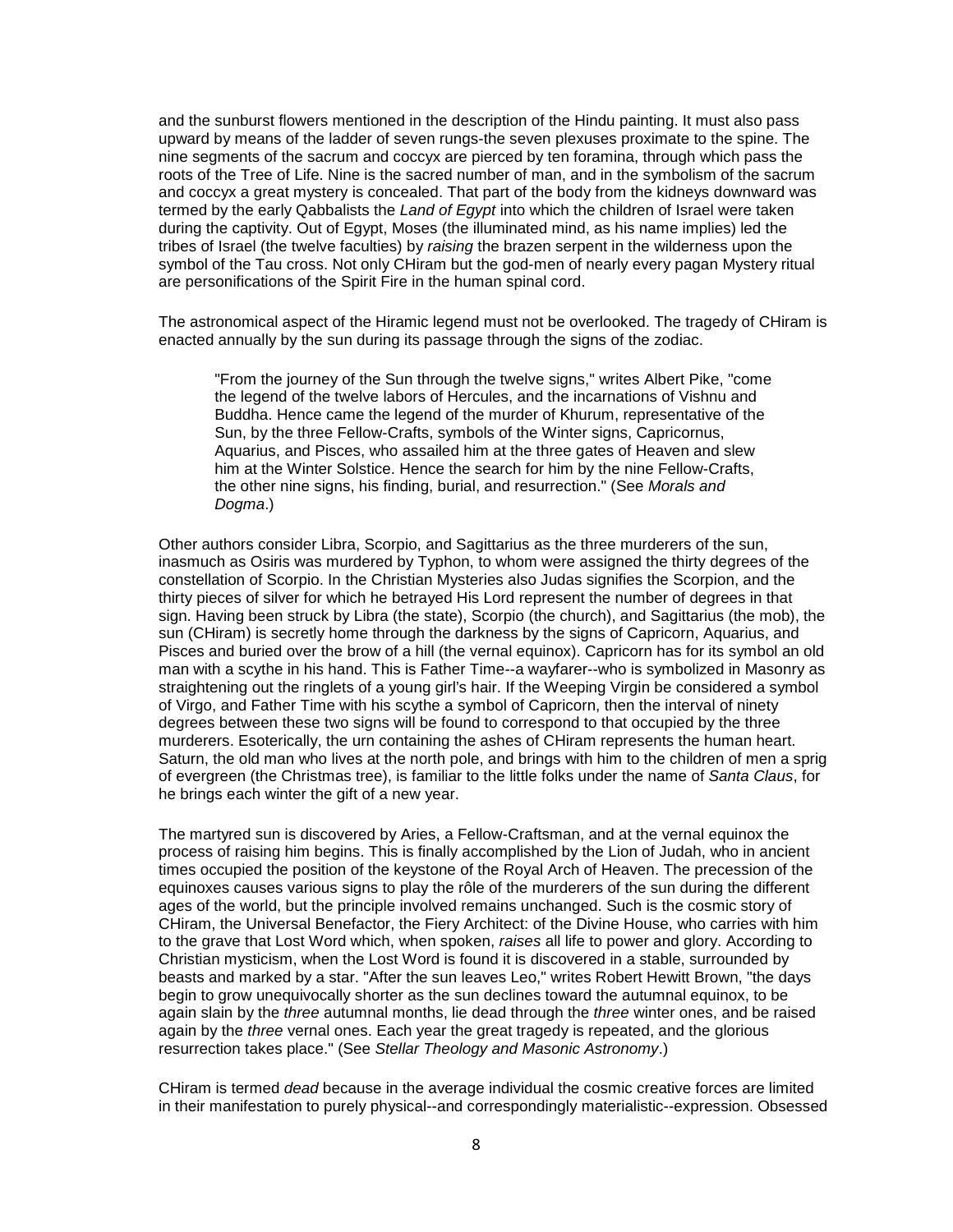by his belief in the reality and permanence of physical existence, man does not correlate the material universe with the blank north wall of the temple. As the solar light symbolically is said to die as it approaches the winter solstice, so the physical world may be termed



DIANA OF EPHESUS.

From Montfaucon's *Antiquities*.

**Crowned with a triple tower-like tiara and her form adorned with symbolic creatures representative of her spiritual powers, Diana stood for the source of that imperishable doctrine which, flowing from the bosom of the Great Multimammia, is the spiritual food of those aspiring men and women who have consecrated their lives to the contemplation of reality. As the physical body of man receives its nutriment from the Great Earth Mother, so the spiritual nature of man is fed from the never failing fountains of Truth pouring outward from the invisible worlds.**

the winter solstice of the spirit. Reaching the winter solstice, the sun apparently stands still for three days and then, rolling away the stone of winter, begins its triumphal march north towards the summer solstice. The condition of ignorance may be likened to the winter solstice of philosophy; spiritual understanding to the summer solstice. From this point of view, initiation into the Mysteries becomes the vernal equinox of the spirit, at which time the CHiram in man crosses from the realm of mortality into that of eternal life. The autumnal equinox is analogous to the mythological *fall* of man, at which time the human spirit descended into the realms of Hades by being immersed in the illusion of terrestrial existence.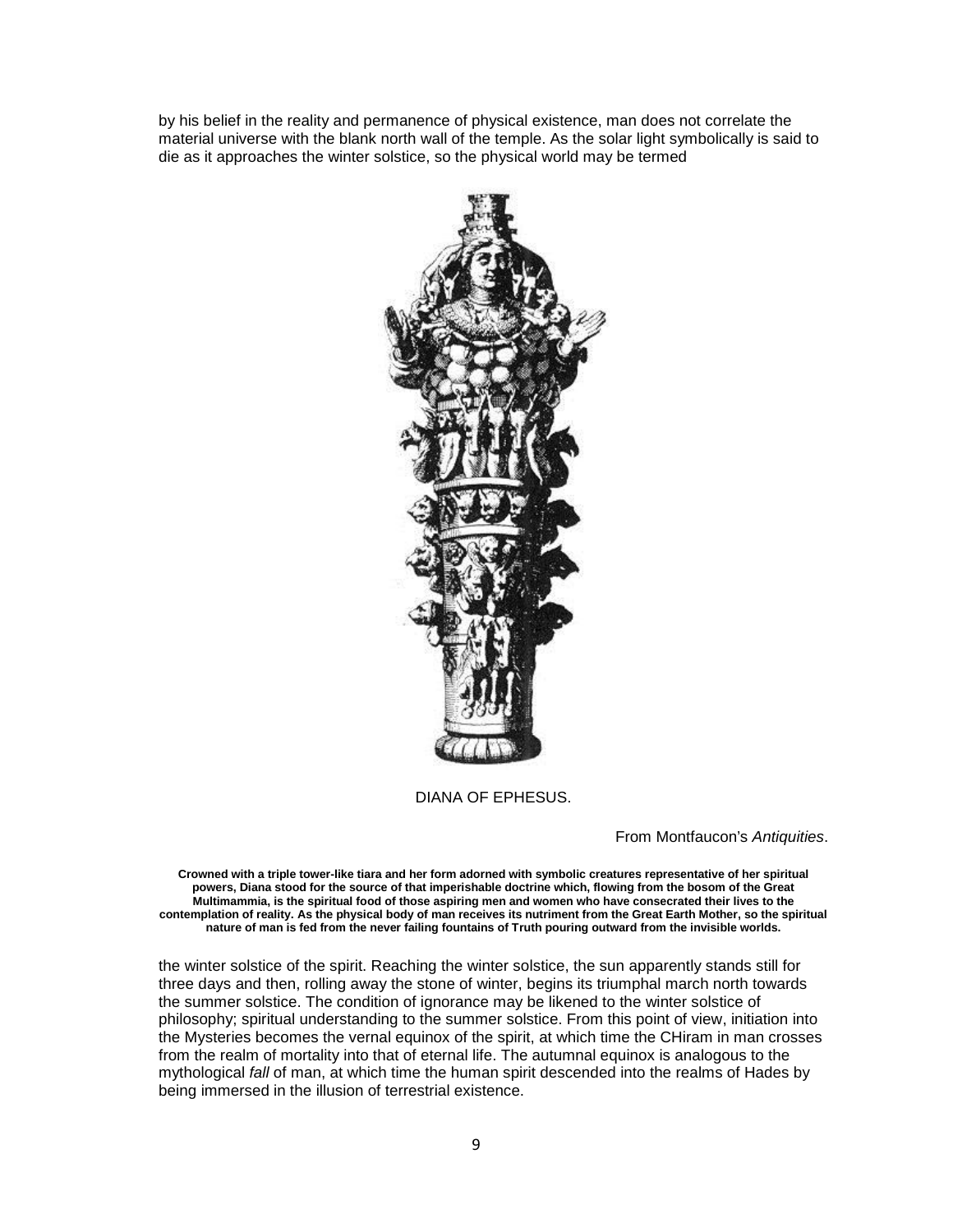In *An Essay on the Beautiful*, Plotinus describes the refining effect of beauty upon the unfolding consciousness of man. Commissioned to decorate the Everlasting House, CHiram Abiff is the embodiment of the beautifying principle. Beauty is essential to the natural unfoldment of the human soul. The Mysteries held that man, in part at least, was the product of his environment. Therefore they considered it imperative that every person be surrounded by objects which would evoke the highest and noblest sentiments. They proved that it was possible to produce beauty in life by surrounding life with beauty. They discovered that symmetrical bodies were built by souls continuously in the presence of symmetrical bodies; that noble thoughts were produced by minds surrounded by examples of mental nobility. Conversely, if a man were forced to look upon an ignoble or asymmetrical structure it would arouse within him a sense of ignobility which would provoke him to commit ignoble deeds. If an ill-proportioned building were erected in the midst of a city there would be ill-proportioned children born in that community; and men and women, gazing upon the asymmetrical structure, would live inharmonious lives. Thoughtful men of antiquity realized that their great philosophers were the natural products of the æsthetic ideals of architecture, music, and art established as the standards of the cultural systems of the time.

The substitution of the discord of the fantastic for the harmony of the beautiful constitutes one of the great tragedies of every civilization. Not only were the Savior-Gods of the ancient world beautiful, but each performed a ministry of beauty, seeking to effect man's regeneration by arousing within him the love of the beautiful. A renaissance of the golden age of fable can be made possible only by the elevation of beauty to its rightful dignity as the all-pervading, idealizing quality in the religious, ethical, sociological, scientific, and political departments of life. The Dionysiac Architects were consecrated to the *raising* of their Master Spirit--Cosmic Beauty--from the sepulcher of material ignorance and selfishness by erecting buildings which were such perfect exemplars of symmetry and majesty that they were actually magical formulæ by which was evoked the spirit of the martyred Beautifier entombed within a materialistic world.

In the Masonic Mysteries the triune spirit of man (the light Delta) is symbolized by the three Grand Masters of the Lodge of Jerusalem. As God is the pervading principle of three worlds, in each of which He manifests as an active principle, so the spirit of man, partaking of the nature of Divinity, dwells upon three planes of being: the Supreme, the Superior, and the Inferior spheres of the Pythagoreans. At the gate of the Inferior sphere (the underworld, or dwelling place of mortal creatures) stands the guardian of Hades--the three--headed dog Cerberus, who is analogous to the three murderers of the Hiramic legend. According to this symbolic interpretation of the triune spirit, CHiram is the third, or incarnating, part--the Master Builder who through all ages erects living temples of flesh and blood as shrines of the Most High. CHiram comes forth as a flower and is cut down; he *dies* at the gates of matter; he is *buried* in the elements of creation, but--like Thor--he swings his mighty hammer in the fields of space, sets the primordial atoms in motion, and establishes order out of Chaos. As the potentiality of cosmic power within each human soul, CHiram lies waiting for man by the elaborate ritualism of life to transmute potentiality into divine potency. As the sense perceptions of the individual increase, however, man gains ever greater control over his various parts, and the spirit of life within gradually attains freedom. The three murderers represent the laws of the Inferior world--birth, growth, and decay--which ever frustrate the plan of the Builder. To the average individual, physical birch actually signifies the death of CHiram, and physical death the resurrection of CHiram. To the initiate, however, the resurrection of the spiritual nature is accomplished without the intervention of physical death.

The curious symbols found in the base of Cleopatra's Needle now standing in Central Park, New York, were interpreted as being of first Masonic significance by S. A. Zola, 33° Past Grand Master of the Grand Lodge of Egypt. Masons' marks and symbols are to be found on the stones of numerous public buildings not only in England and on the Continent but also in Asia. In his *Indian Masons' Marks of the Moghul Dynasty*, A. Gorham describes scores of markings appearing on the walls of buildings such as the *Taj Mahal*, the *Jama Masjid*, and that: famous Masonic structure, the *Kutab Minar*. According to those who regard Masonry as an outgrowth of the secret society of architects and builders which for thousands of years formed a caste of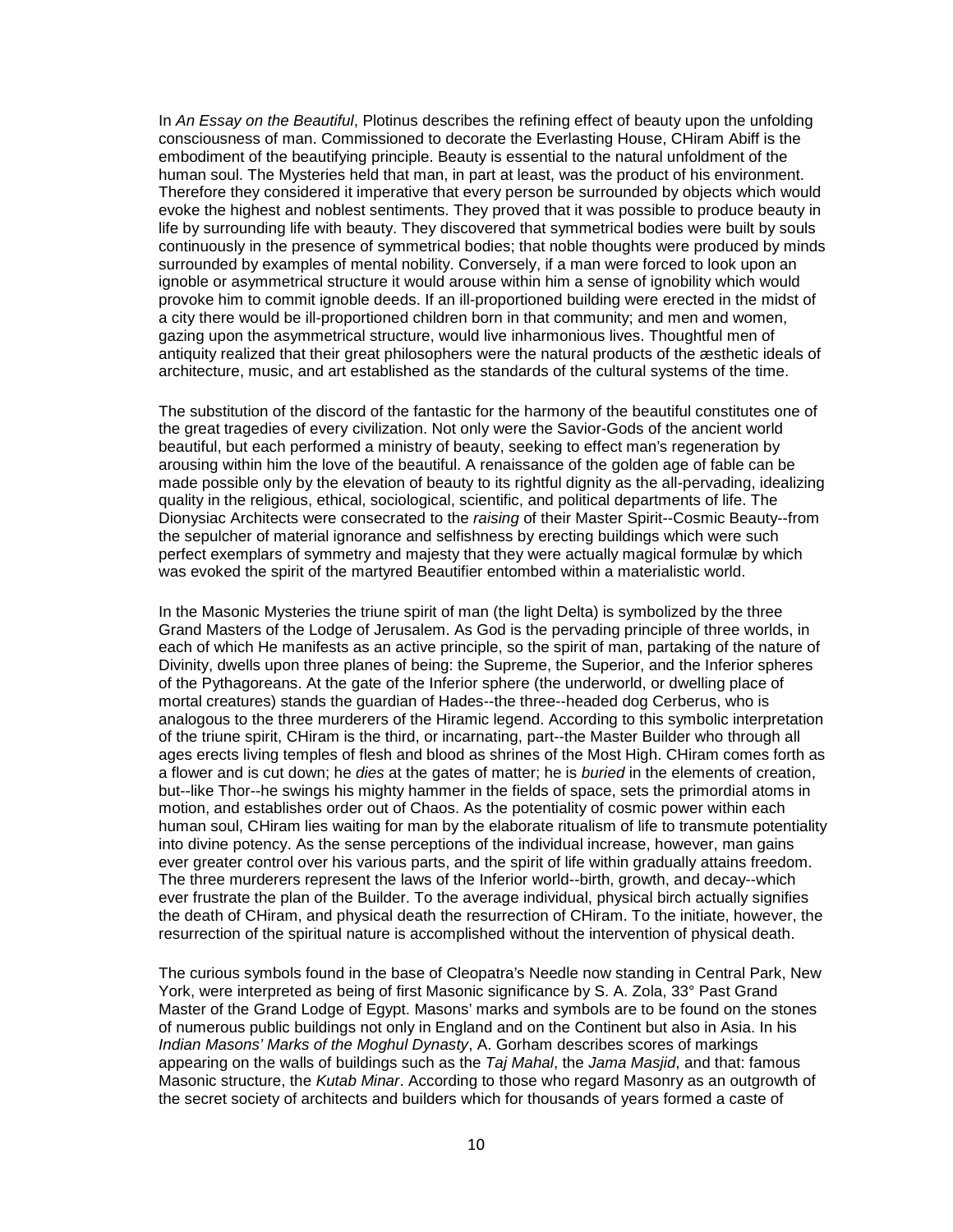master craftsmen, CHiram Abiff was the Tyrian Grand Master of a world-wide organization of artisans, with headquarters in Tyre. Their philosophy consisted of incorporating into the measurements and ornamentation of temples, palaces, mausoleums, fortresses, and other public buildings their knowledge of the laws controlling the universe. Every initiated workman was given a hieroglyphic with which he marked the stones he trued to show to all posterity that he thus dedicated to the Supreme Architect of the Universe each perfected product of his labor. Concerning Masons' marks, Robert Freke Gould writes:

"It is very remarkable that these marks are to be found in all countries--in the chambers of the Great Pyramid at Gizeh, on the underground walls of Jerusalem, in Herculaneum and Pompeii, on Roman walls and Grecian temples, in Hindustan, Mexico, Peru, Asia Minor--as well as on the great ruins of England, France, Germany, Scotland, Italy, Portugal and Spain." (See *A Concise History of Freemasonry*.)

From this viewpoint the story of CHiram may well represent the incorporation of the divine secrets of architecture into the actual parts and dimensions of earthly buildings. The three degrees of the Craft bury the Grand Master (the Great Arcanum) in the actual structure they erect, after first having *killed* him with the builders' tools, by reducing the dimensionless Spirit of Cosmic Beauty to the limitations of concrete form. These abstract ideals of architecture can be resurrected, however, by the Master Mason who, by meditating upon the structure, releases therefrom the divine principles of architectonic philosophy incorporated or *buried* within it. Thus the physical building is actually the tomb or embodiment of the Creative Ideal of which its material dimensions are but the shadow.

Moreover, the Hiramic legend may be considered to embody the vicissitudes of philosophy itself. As institutions for the dissemination of ethical culture, the pagan Mysteries were the architects of civilization. Their power and dignity were personified in CHiram Abiff--the Master Builder--but they eventually fell a victim to the onslaughts of that recurrent trio of state, church, and mob. They were desecrated by the state, jealous of their wealth and power; by the early church, fearful of their wisdom; and by the rabble or soldiery incited by both state and church. As CHiram when *raised* from his grave whispers the Master Mason's Word which was lost through his untimely death, so according to the tenets of philosophy the reestablishment or resurrection of the ancient Mysteries will result in the rediscovery of that secret teaching without which civilization must continue in a state of spiritual confusion and uncertainty.

When the mob governs, man is ruled by ignorance; when the church governs, he is ruled by superstition; and when the state governs, he is ruled by fear. Before men can live together in harmony and understanding, ignorance must be transmuted into wisdom, superstition into an illumined faith, and fear into love. Despite statements to the contrary, Masonry is a religion seeking to unite God and man by elevating its initiates to that level of consciousness whereon they can behold with clarified vision the workings of the Great Architect of the Universe. From age to age the vision of a perfect civilization is preserved as the ideal for mankind. In the midst of that civilization shall stand a mighty university wherein both the sacred and secular sciences concerning the mysteries of life will be freely taught to all who will assume the philosophic life. Here creed and dogma will have no place; the superficial will be removed and only the essential be preserved. The world will be ruled by its most illumined minds, and each will occupy the position for which he is most admirably fitted.

The great university will be divided into grades, admission to which will be through preliminary tests or initiations. Here mankind will be instructed in the most sacred, the most secret, and the most enduring of all Mysteries--*Symbolism*. Here the initiate will be taught that every visible object, every abstract thought, every emotional reaction is but the symbol of an eternal principle. Here mankind will learn that CHiram (Truth) lies buried in every atom of Kosmos; that every form is a symbol and every symbol the tomb of an eternal verity. Through education--spiritual, mental,